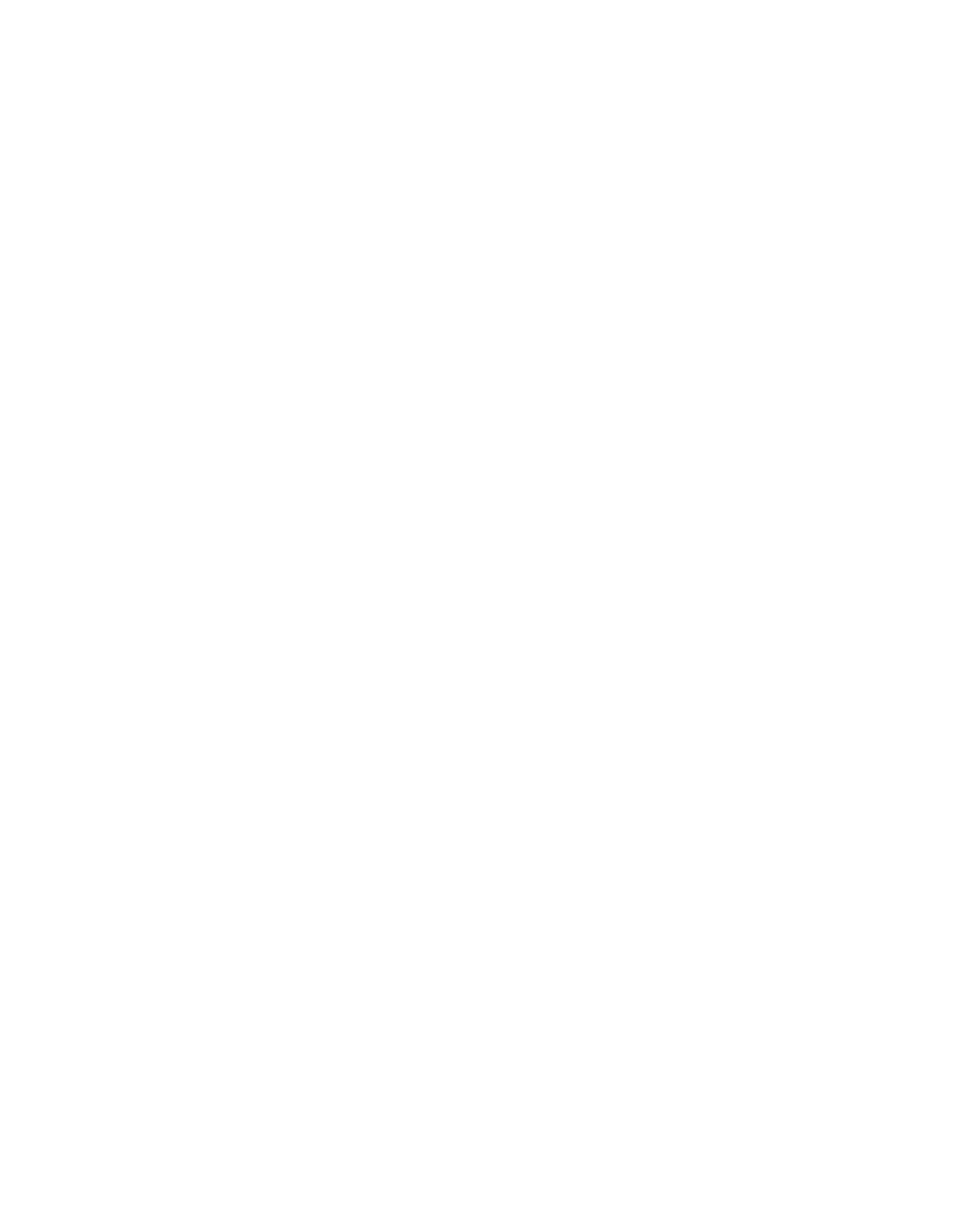# Rules for the side with 6 building plots

This side of the board is especially for 4 players. Of course, players may choose to play this side with two or three players, but the competition for building plots in the districts will be much lower.

the back side of the game board is especially designed for use with 4 players

All rules are the same, with one exception: during preparation, the 7 business tiles are placed on the sixth building plot (with broken border) in each district. Of course, players may later place a second business on this building plot.



If you have comments, questions, or suggestions, please send them to:

Rio Grande Games PO Box 45715 Rio Rancho, NM 87174, USA

E-Mail: RioGames@aol.com

You are invited to visit our website: www.riograndegames.com



© 2003 Wilko Manz © 2004 Ravensburger Spieleverlag/alea

12

220150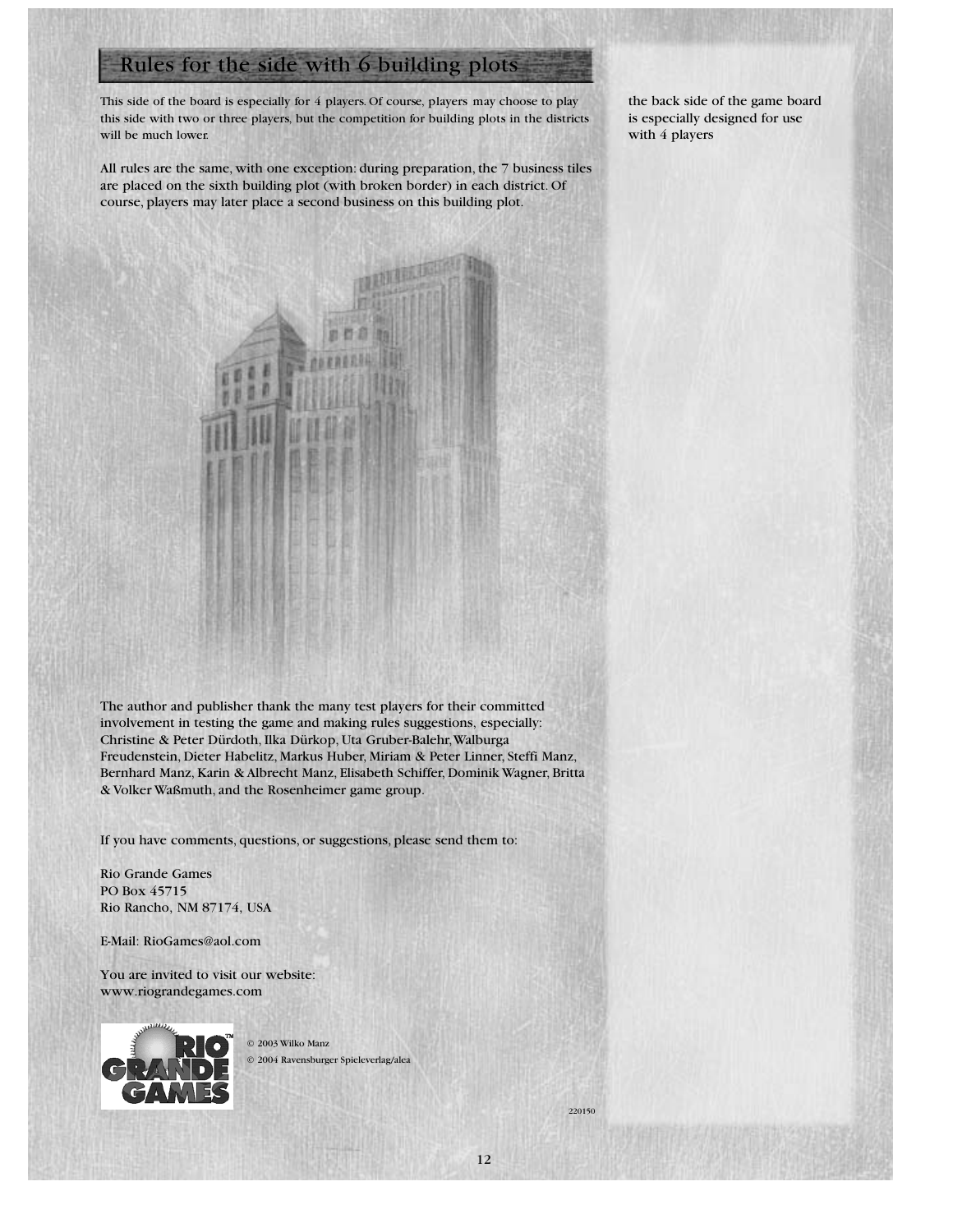Wilko Manz

It is New York in the 1930's. The building boom has reached its zenith. Above all, the skyscrapers on the famous Fifth Avenue tower over the city. But who will find the best building plots? Where are the fanciest boutiques and the choicest galleries? Who has the most sought jeweler in his neighborhood? In the end, victory points (VP) will decide the winner!

# **OVERVIEW**

Each player tries to earn the most victory points (VP).To earn victory points is not as simple as building the most skyscrapers. Rather, players score victory points by building skyscrapers in prestigious locations: those with many different businesses nearby.Thus, players will compete to build as many skyscrapers as possible in the best locations.This is the key to victory!

The players are offered four options for each turn, including, for example, placing a business or scoring a district.They may also choose to take the very important bidding cards. Only players who have the right bidding cards will succeed in the auctions when they come. It is only during the auctions that players have the possibility to build skyscrapers - and without skyscrapers, there can be no victory.

The game requires careful planning, sharp tactics, timely cooperation with your opponents, and wise placement of skyscrapers to find success on Fifth Avenue!

In the end, the player with the most victory points will be the winner!

# **CONTENTS**

- 
- 
- 
- 
- 

4 summary cards (one per player)

1 game board (showing Midtown Manhattan, with City Hall, 7 districts, Central Park, a business supply row, and a scoring track) 60 colored bidding cards  $(5 \text{ of } 4, 4 \text{ of } 5, \text{ and } 3 \text{ of } 6 \text{ in each of } 5 \text{ colors})$ 50 black bidding cards (20 of 4, 16 of 5, and 14 of 6) 72 skyscrapers (18 of each player color) 36 business tiles (9 each of boutique, jeweler, gallery, and perfume shop) 2 commissioners (to mark current districts) 6 commissioner markers (to mark visited districts) 2 building stop tiles (to mark the closed districts)

### **OVERVIEW**

the players try to score the most victory points by placing businesses and building skyscrapers

the players have four options for each turn

the bidding cards are critical in the auctions and the building of skyscrapers

the player with the most victory points is the winner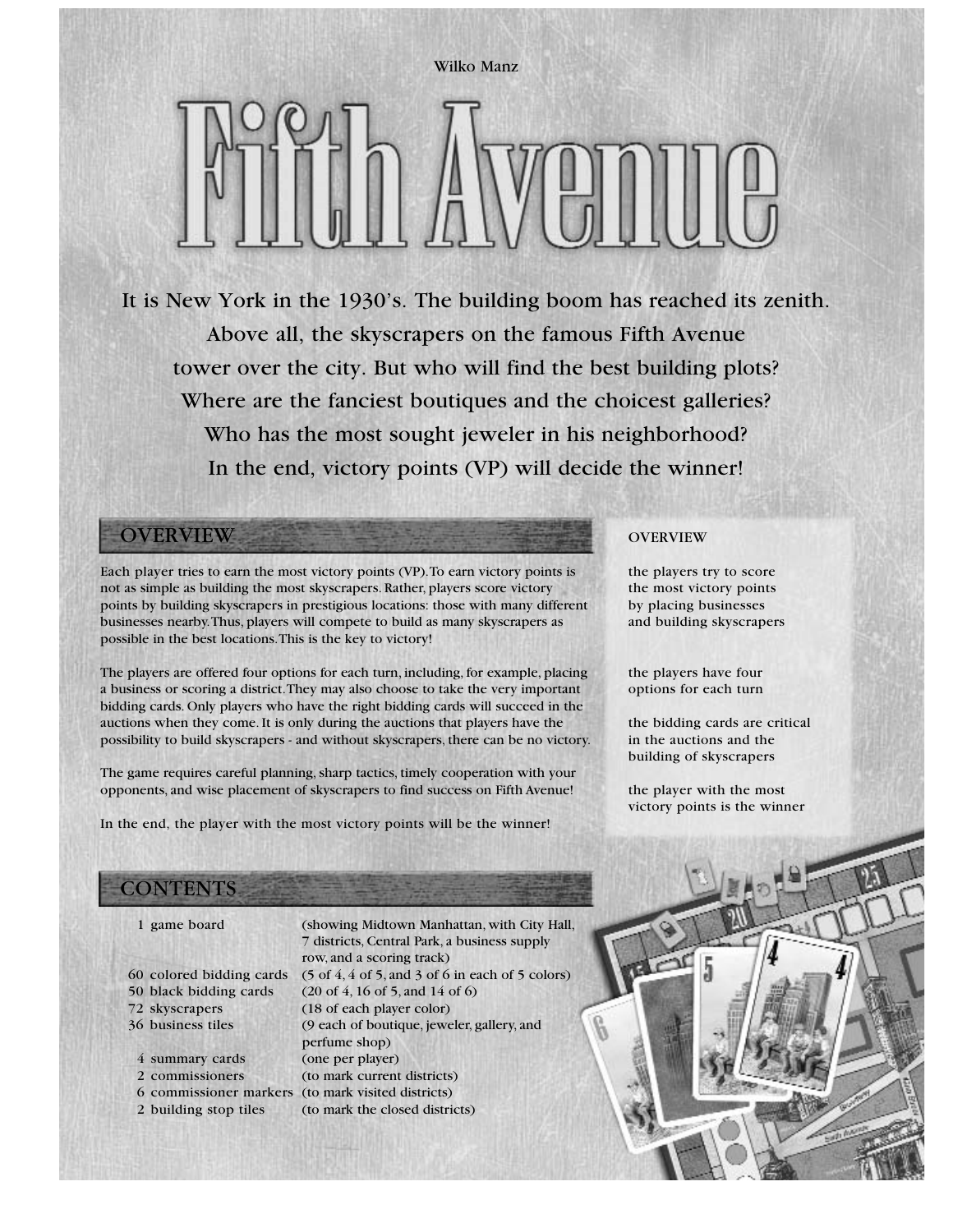# PREPARATION

Place the game board in the middle of the table. It shows 7 districts, each divided into 5 different colored building plots. On the left is City Hall (the starting space for the commissioners with 4 white and 4 beige colored spots). On the right is Central Park (the ending space for the commissioners).The scoring track runs around the board.

Note: on the back side of the game board, the map shows 6 building plots in each district. This allows another way for players to play the game (see special rules for this at the end of these rules).

Shuffle the business tiles face down, draw them one at a time, and randomly place one face up on one building plot in each district.When placing these business tiles, make certain at least one is placed on each plot color and none are placed so that more than two plots of a color are used.

Next, draw another 20 businesses, one at a time, and place them face up in the order drawn, from left to right on the 20 spaces of the business supply row near the upper edge of the board.

Place the 9 un-drawn businesses face down back in the box, without looking at them. They will not be used in this game.

Separate the colored bidding cards by color and shuffle each stack separately face down. Each player draws one card of each color as his starting hand.The players keep the cards in their hands secret from each other during the game. Next, place the remaining colored cards face up in 5 separate stacks next to each other near the game board. Place the stacks so only the top-most card in each stack can be seen.To be safe, you can also place the stacks face down, turning the top-most card face up each time one is taken.

Shuffle the black bidding cards face down. Each player draws 4 black cards, adding them to his hand. Place the remaining black cards in a face down stack next to the 5 colored stacks.

Each player takes one summary card, placing it face up in his play area (the area before him). On this side is a review of a player's turn options, the victory points players earn during scoring and building stops, and a skyscraper supply. On the back side is an example of the movement of the commissioners.

Each player chooses a color and takes, in that color:

- $\bullet$  1 skyscraper, placing it on the 0/80 space of the scoring track.
- 2 skyscrapers, placing them on the game board using these rules: the youngest (or starting player, chosen in any way the players want) first places one of his skyscrapers on any empty building plot\*. Next, his right neighbor places one of his skyscrapers on any empty building plot, and so on, until all players each have placed one skyscraper (in counter-clockwise order). Now, each player places his second skyscraper on the game board on any empty building plot, but this time in clockwise order, beginning with the player who placed his first skyscraper last.

Example: 1st placing round:Anna - Kevin - Ken - Alfonzo 2nd placing round:Alfonzo - Ken - Kevin - Anna

• 3 skyscrapers, placing them on the supply space on his summary card. The skyscrapers in a player's supply are always visible to all players, so all know how many each player has in his supply.

Separate the remaining skyscrapers by color and place them next to the game board as a general supply.

With fewer than 4 players, place the unchosen skyscrapers back in the box.

Place the 2 commissioners and the 6 commissioner markers on the appropriate colored spots on City Hall.

Place the 2 building stop tiles next to the game board.

### PREPARATION

open up the game board

place 1 business tile per district and 20 on the business supply row

Each player takes:

- 1 bidding card per color
- 4 black bidding cards

(place the remaining cards in 6 separate stacks next to each other: colored cards face up and black cards face down)

- one summary card
- $\bullet$  6 skyscrapers
- one as scoring marker
- two on building plots
- three in his supply

(place the remaining skyscrapers next to the board as a general supply)

\* small tip: if possible, players should try to place their 2 skyscrapers adjacent to the business tiles placed earlier

place commissioners and markers on City Hall

place the building stop markers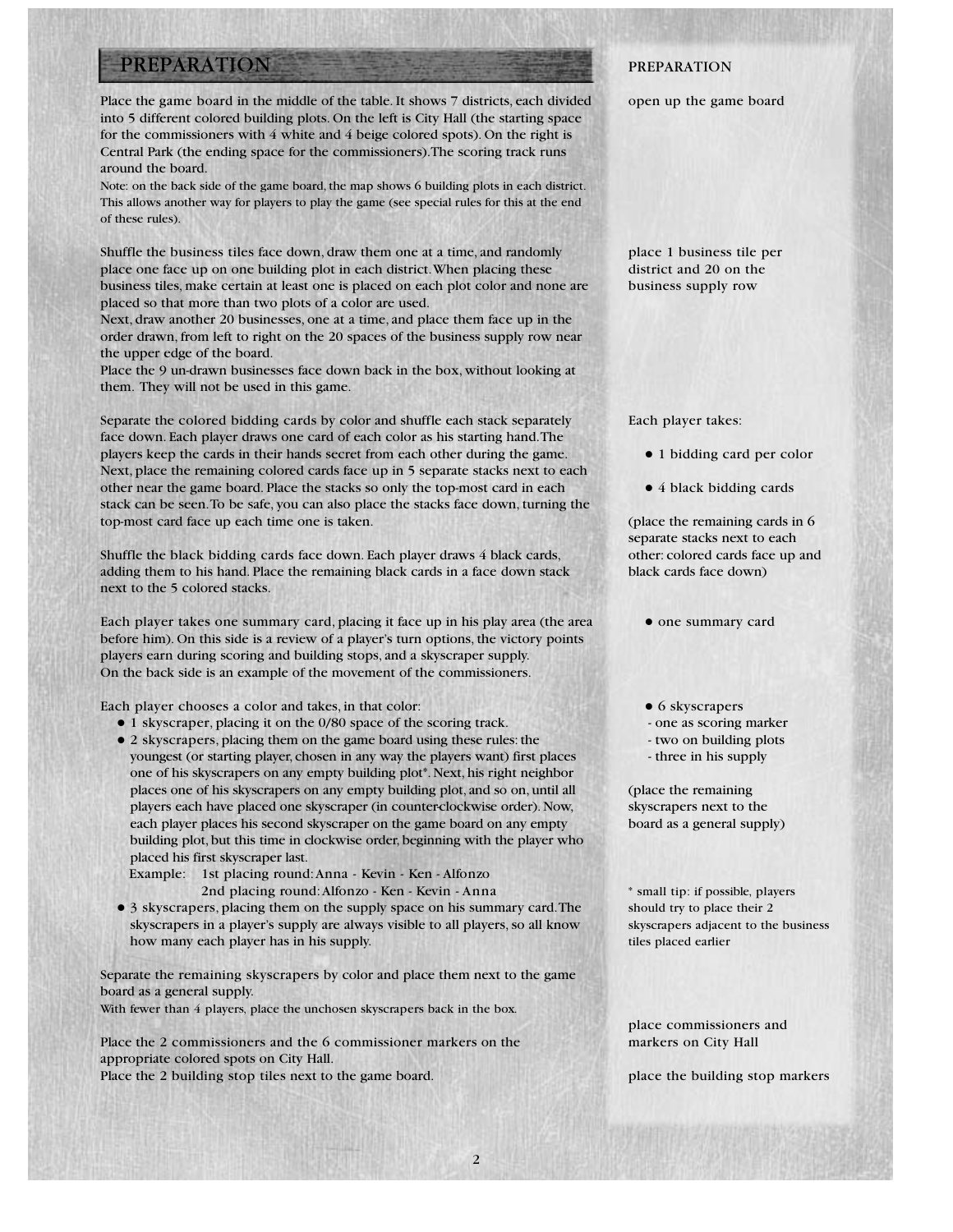# Special rules for playing with 2 players

When playing with 2 players, use all the normal rules, but with the following changes: there is a third, imaginary player, that we have named Alea  $(=\alpha_2)$  lucky energetic adversary").

The preparation for 2 players is identical to that for 3 and 4 players. For Alea, there is no preparation, except that all the skyscrapers in one of the two unchosen colors are placed next to the board in the general skyscraper supply. These are Alea's skyscrapers.

Playing the game is nearly identical; only the auctions are played differently: and only here,Alea competes against the other players in each auction for building in the districts in the following way:

- 1.) First, the player who triggered the auctions begins the auction or passes as in the 3 or 4 player game.
- 2.) Next, the second player makes his first bid or passes as in the 3 or 4 player game.
- 3.) Always, as the third bidder, comes Alea: for Alea's bid, the players draw black cards, one after the other, placing each face up on the table until they draw and place a card with the same number as one already drawn and placed. This is Alea's complete bid for the auction and will total between 8 and 21 (see figure to the right). He will bid no higher!
- 4.1)If Alea's bid is less than or equal to the highest bid so far, he is out of the auction and the auction continues with the two real players as in the 3 or 4 player game.
- 4.2)If Alea's bid is now higher than the previous high bid, the auction continues with the two real players as in the 3 or 4 player game. If the others both pass with Alea's bid the highest,Alea wins the auction. If one (or both) real players overbid Alea's bid, then Alea is out of the bidding for this auction.

In any case,Alea's bid cards are put on the bottom of the black stack after the auction.

If Alea wins in Central Park, he does not build. If Alea wins in a district, he builds in the district using his skyscrapers from the general supply with these rules:

- Alea always builds 1 skyscraper on a building plot, rega rdless of the number of skyscrapers shown on his bid cards.
- Alea always builds on an empty building plot, even if he has already built skyscrapers in this district with a previous auction. As an exception to the real players, Alea may build in different building plots in a district.
- Alea always chooses the most valuable building plot (the one that would score the most points) to build his skyscraper. If there is more than one building plot that would tie for highest score, he builds 1 skyscraper in each such building plot!



Example: Alea [red] would build as shown above.

• If Alea wins an auction for a district with no empty building plots, he declares a building stop in this district.The 2 real players score points as in the 3 or 4 player game.

When a player wins an auction, he pays and builds as in the 3 or 4 player game. When a player declares a building stop in a district, he scores Alea's skyscrapers as well as those of the 2 real players.

The game ends as in the 3 or 4 player game when the business supply row is empty or the second building stop is completed.

### Special rules for 2 players

in a game with 2 players, there is a third, imaginary player: Alea

all is the same except for the auctions, where Alea competes as a third bidder; he draws black cards until he draws a duplicate number - these cards are his total bid

Alea's possible combinations:



if Alea wins a district auction, he builds

- always only 1 skyscraper in a building plot
- $\bullet$  always in an empty building plot
- always in the most valuable empty building plots

Note: Alea never scores victory points, neither when scoring districts, a building stop, nor at game end.

fig.13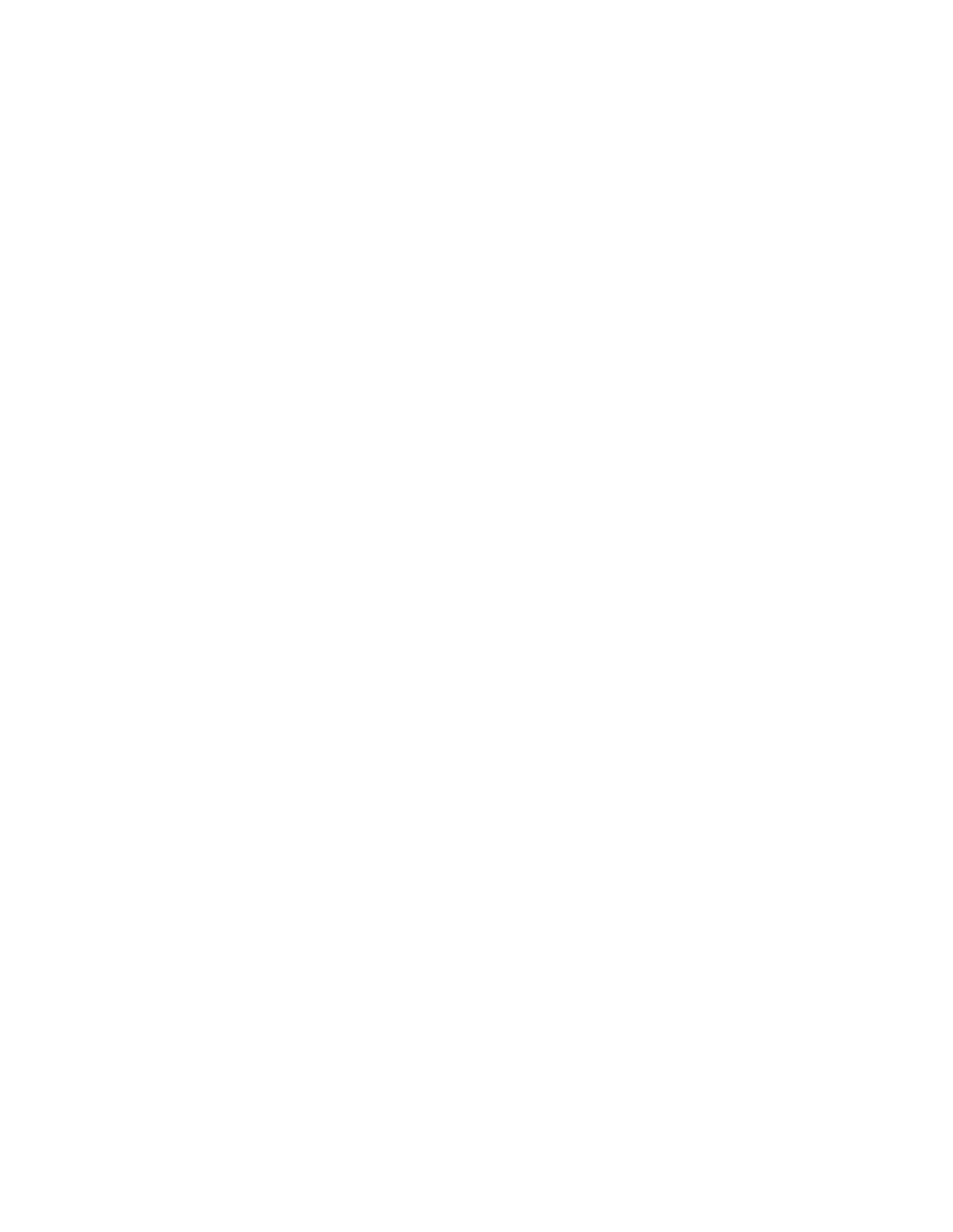# GAME END

The game ends when one of the following two situations occurs:

- 1) A player places one of the last two businesses from the supply row on a building plot and, of course, places the last business in the area below Central Park.The game ends immediately (the player does not take his 2nd and 3rd actions).
- 2) A player selects building stop and it is the second building stop in the game. The building stop is played through completely (with scoring, recording, etc.). The game ends immediately with no further auctions or other player actions.

In both cases, the players then execute a final scoring:

Each district, without a building stop marker, is now scored as described under "Scoring districts".

Next, the players score the skyscrapers in the area below Central Park.To score Central Park, the players first turn all business tiles in the area below Central Park face down and shuffle them.Then, the players turn over three of these face down tiles. Finally, the players score their Central Park skyscrapers as described under "Scoring districts", using the three face up businesses to determine the number of different business types when calculating the value of each skyscraper (lowest is 2 and the highest is 5).



The player with the most victory points is the winner. If players are tied with the most, the player among them with the most remaining cards in his hand is the winner.



### GAME END

the game ends immediately when the business supply row is empty or the second building stop is complete

all skyscrapers in all districts without a building stop marker are scored once

turn over 3 business tiles: each skyscraper in Central Park scores points based on these 3 businesses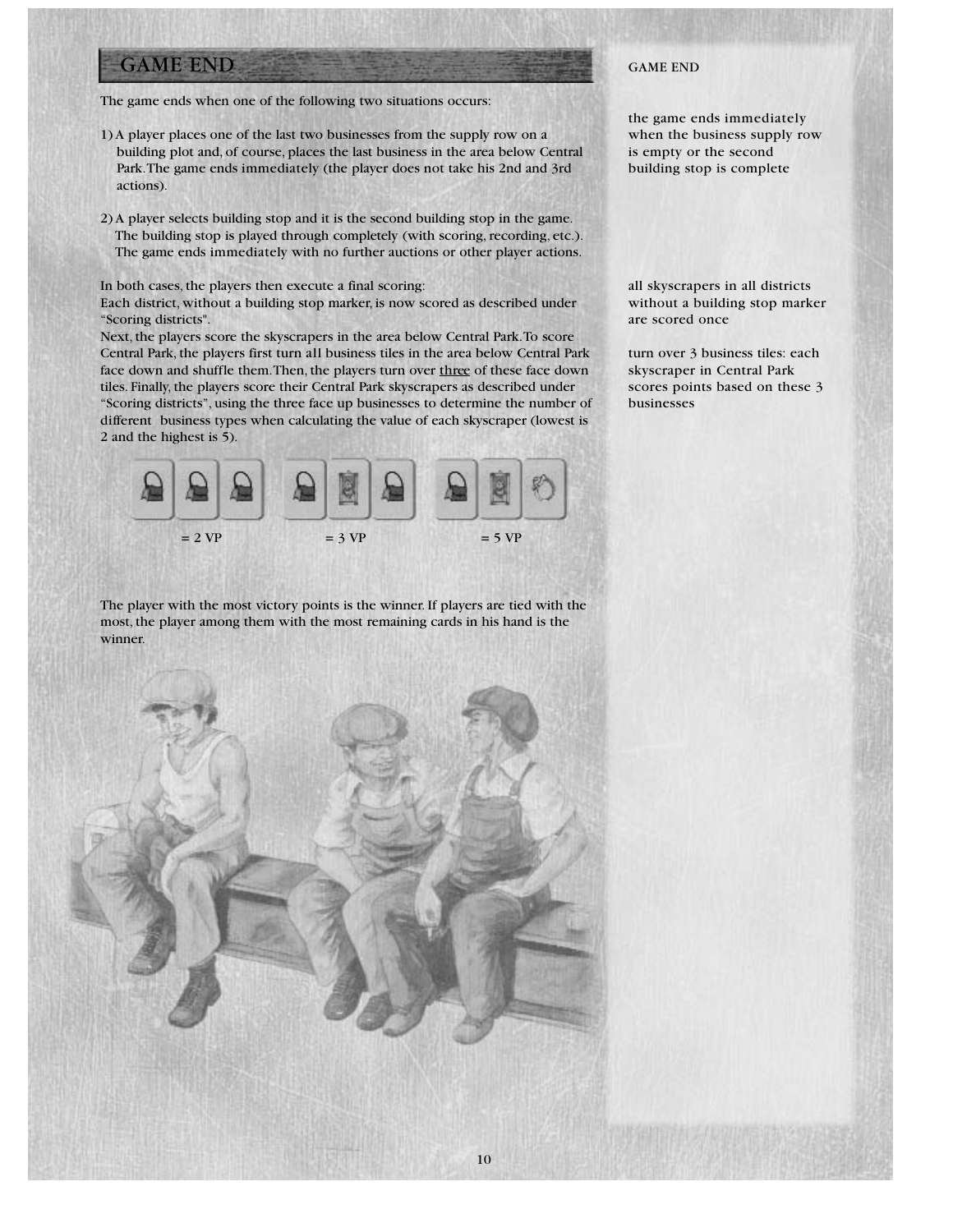# PLAYING THE GAME

The following rules are for 3 or 4 players.The special rules for 2 players are on page 11.

The starting player begins and play continues from there in clockwise order. On a player's turn, he has four choices (A, B, C, or D), of which he must execute one completely on his turn: first, the 1st action, then, the 2nd action, and finally, the 3rd action.

|                | A                                           |                     |                                              |                    |
|----------------|---------------------------------------------|---------------------|----------------------------------------------|--------------------|
|                | take 3<br>skyscrapers<br>from the<br>supply | place a<br>business | take a black card and<br>move a commissioner | score a district   |
| $\overline{2}$ | take 2 colored cards (different colors)     |                     |                                              | take 2 black cards |
| 3              | move a commissioner                         |                     |                                              |                    |

#### the 1st action

A) take 3 skyscrapers

The player takes 3 skyscrapers in his color from the general supply and places them in his supply on his summary card.There is no limit (except piece limit in the game) to the number a player can have in his supply.

▶ B) place a business

The player takes one business from the supply row near the edge of the board and places it on any building plot of his choice (see more on this under "The businesses").

C) take a black card and move a commissioner

The player takes the top-most card from the black stack, adding it to his hand without showing it to the other players. Next, he moves one of the two commissioners (see more on this under "The 3rd action").

D) score a district The player scores a district (see more on this under "Scoring of districts").

### the 2nd action

▶ A/B/C) take 2 colored cards

If the player has chosen as his 1st action either take 3 skyscrapers, place a business, or take a black card and move a commissioner, he must take as his 2nd action take two colored cards.That means, he chooses any two of the 5 face up colored cards, takes them, and adds them to his hand. He must take cards of two different colors. He may not take a black card!



### PLAYING THE GAME

on a player's turn, he takes one of four sets of actions (A, B, C, or D)

each player takes one of these sets of three actions

### the 1st action:

- A) he take 3 skyscrapers from the general supply and adds them to his supply
- B) he takes a business from the supply row and places it on any building plot
- C) he takes a black card and moves a commissioner
- D) he scores a district

#### the 2nd action:

A - C) he takes 2 colored cards and adds them to his hand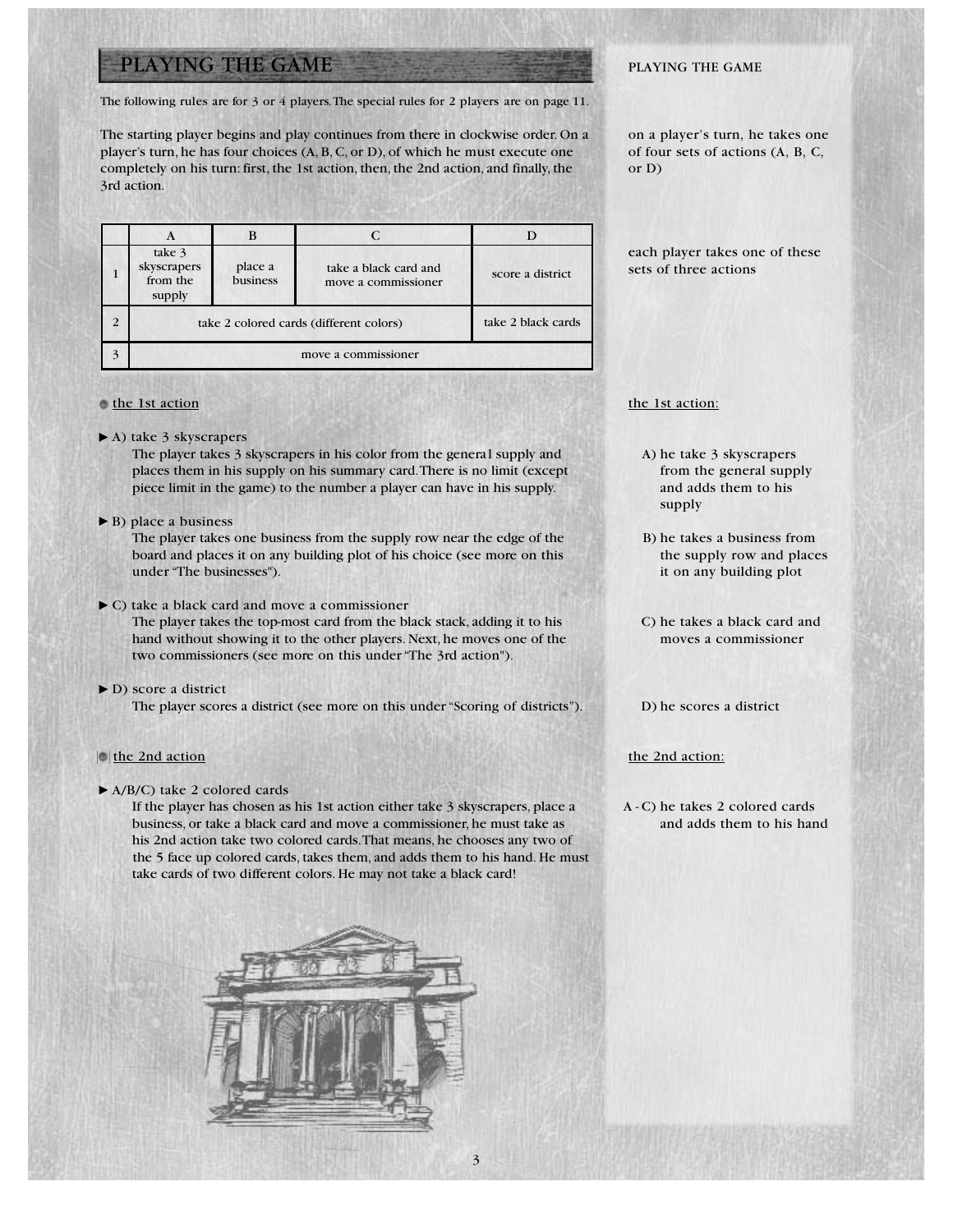D) take 2 black cards

If the player has chosen as his 1st action to score a district, he must take as his 2nd action take 2 black cards. He takes the topmost 2 cards from the face down black stack and adds them to his hand, without showing them to the other players.

Note: additionally, each player, who has no skyscraper in the scored district, now takes one black card from the face down black card stack, without showing it to the other players.

### the 3rd action

A - D) move a commissioner

Regardless of which action a player has chosen as his 1st action, he must move a commissioner as his 3rd action.When a player moves a commissioner, he moves either of the two, as he chooses.The players move the commissioners from left to right from City Hall,



Blue scores this district. He takes 2 black cards plus a third black card, as he has no skyscraper in this district. Green also takes 1

**Fimes** Nmare

fig.01

black card.

through the city to Central Park. On each move, the player either moves the

chosen commissioner to the next (adjacent) district or Central Park (when that is next). If there are two or more possible adjacent districts (from City Hall, 34th Street East or West, and Times Square), the player may choose freely among them.After moving a commissioner from a district, the player places a matching commissioner marker (from City Hall) in the district just moved from to mark which districts the commissioner has visited.

Instead of moving a commissioner in the direction of Central Park, a player may move a commissioner already in Central Pa rk (and only in such a case), back to City Hall.When this occurs, the normal game flow is immediately broken.The players now bid on building plots in the districts that were visited by the just moved commissioner (the commissioner markers show which ones) and build skyscrapers there (see more on this under "The auctions").

A player may move a commissioner to any adjacent district, even if the other commissioner is there or if a marker for the other commissioner is there. In other words: players are not restricted in their choice of paths for a commissioner because of the presence or the path taken by the other commissioner.The two commissioners operate independently from each other.



The player may either move the white commissioner from Central Pa rk back to City Hall or the beige commissioner to Central Pa rk.

4

fig.03

D) he takes 2 black cards and adds them to his hand

all players with no skyscrapers in the scored district take 1 black card

Note there is no hand card limit.A player may have as many black or colored cards as he can draw in his hand.

### the 3rd action:

- A D) he moves one of the two commissioners
	- $\bullet$  to the next district or to Central Park or
	- **•** from Central Park back to City Hall

the players move the commissioners from City Hall, through three adjacent districts, and finally to Central Park

when a player moves a commissioner from a district, he places a matching commissioner marker in the district

when a player moves a commissioner from Central Park back to City Hall, he triggers several auctions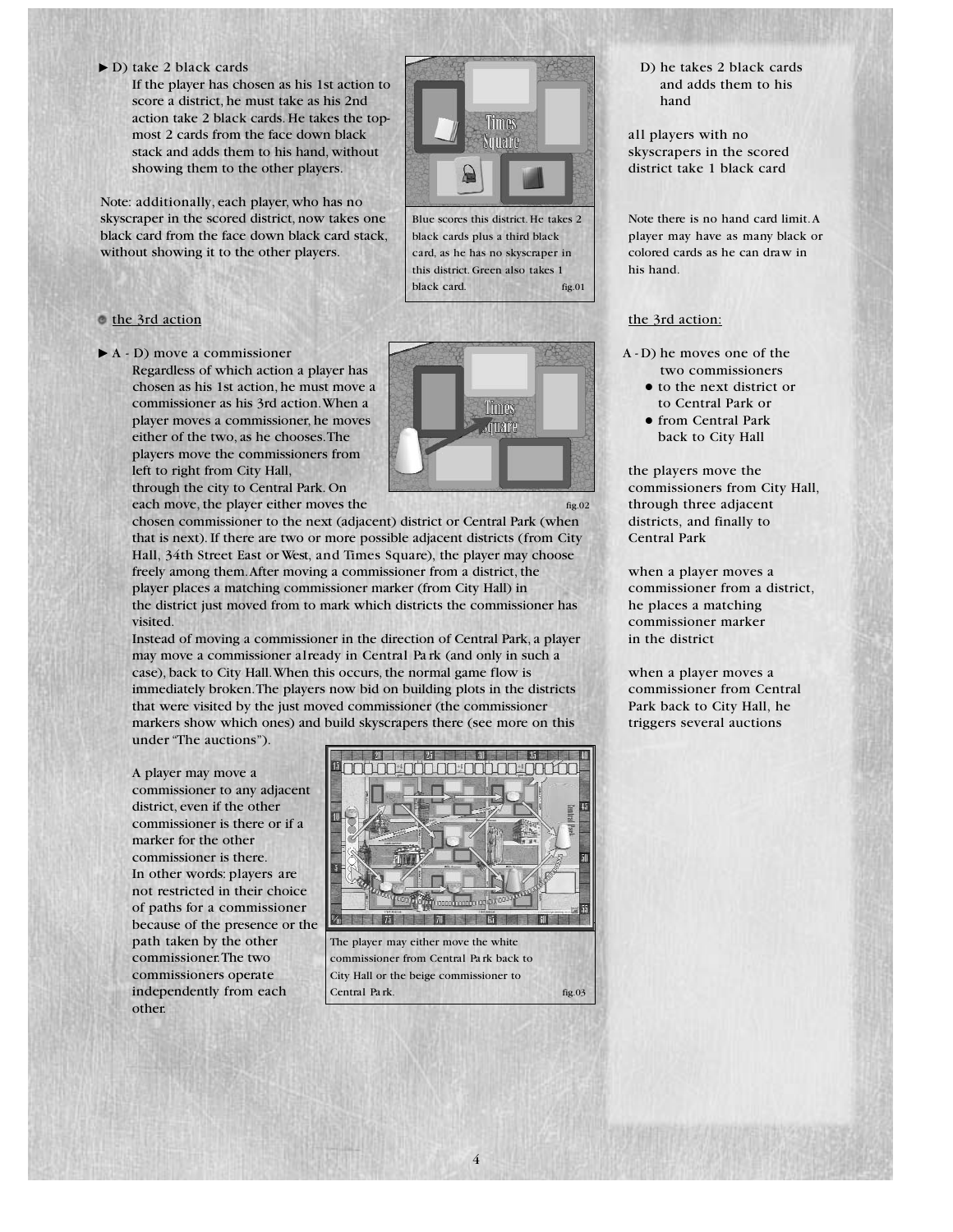### Building stop

When all building plots in a district have skyscrapers or businesses on them before the auction, the winner of the auction may choose to either add buildings (also, fewer than allowed as normal) to his building plot in the district (if he has one) or to declare a building stop in this district.

If the winner has no skyscrapers in the district, he must declare a building stop in this district.

When a player declares a building stop, the following occurs:

- He earns 1 victory point for each skyscraper (his and opponents') in the district.
- The other players earn half (rounded down) the victory points they would score if this district were scored normally (option D, 1st action).

Each player moves his scoring marker on the scoring track to record his victory points earned.

Very important: the player who declares a building stop may not decide to score half the victory points for his skyscrapers instead of 1 point for all the skyscrapers in the district.

Next, all skyscrapers and businesses in this district are removed from the board and returned to the box - out of the game.The player then places a building stop marker on the district. For the remainder of the game, nothing more can occur in or to this district. It is as though it was never there. Commissioners will skip over it as they move through the city, no auctions can be held there, and no more skyscrapers or businesses may be built there.

Note: if the other commissioner is in the district, he remains until he is moved, but no commissioner marker is placed there when he does.Also, if the other commissioner marker is in the district, it is returned to City Hall without effect.

#### Auction in Central Park

The last auction in each set is for building in the area below Central Park.This auction differs somewhat from the district auctions.As with other auctions, the player who triggered the auction begins.This player begins the auction, as the others by selecting a colored card and playing it face up in his play area. He may

follow this card with any number of other cards in this color and any number of black cards for his starting bid.The other players now follow in clockwise order, making their bids by playing cards in their play areas. However, for Central Park, all players must use the same colored cards as the starting player if they want to participate in the auction. If the triggering player does not want to bid, his left neighbor may start the bidding by selecting a color and so on.

As with district auctions, the player winning the auction returns his cards to the stacks and passing players take their bid cards back into their hands.The winning bidder now builds up to the normal maximum (based on the cards he bid) of skyscrapers, placing them from his supply in the area below Central Park.

Players with skyscrapers in the area below Central Park will earn victory points only at game end. During the game, there is no scoring in the area below Central Park.Also, a player cannot choose building stop in the area below Central Park.



... or declares building stop

the player who declared the building stop scores 1 point for each skyscraper in the district

all other players score half (rounded down) the normal points for scoring a district

after the building stop is complete, remove all skyscrapers and businesses from the district and place a building stop marker in the district; this district has no further role to play in the game

in a Central Park auction, all players bid using the same colored bidding cards

skyscrapers in Central Park earn player victory points only at game end (2 - 5 VP each)

Note: during the game, each player m ay build any number of skyscrapers (based on his bids) in the area below Central Pa rk; to keep track of their numbers, skyscrapers of the same color should be grouped together.

Red wins the auction and chooses building stop in this district (he could also have chosen to add skyscrapers to his building plot, but did not). Red earns 4 VP, Yellow earns 5/2 = 2 VP,

and Blue earns  $6/2 = 3$  VP.

fig.10

fig.11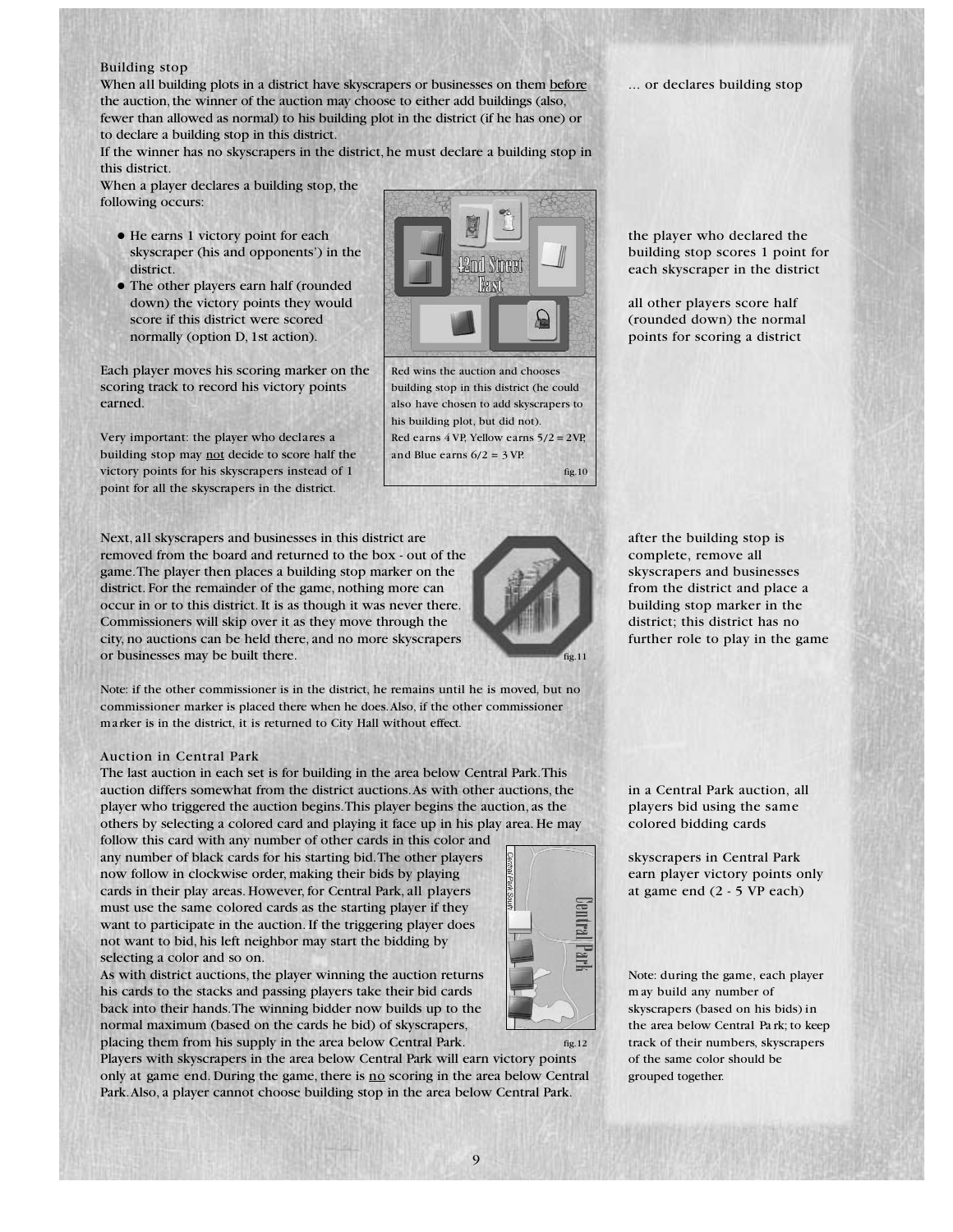(2) The player has no skyscrapers in this district and there is at least one empty building plot in the district:

In this case, he can may only choose one of the colors that matches one of the empty building plots in the district. Of course, he can always use black cards in addition to the colored cards. He may choose a color for the auction even if another player is bidding with the same color.

(3) The player has no skyscrapers in the district and there are no empty building plots in the district:

In this case, he may choose one color that matches one of the building plots with businesses. He may never choose a color that matches the building plot where another player has skyscrapers. In this case, he is bidding for a building stop (see more on this under "Building stop"). Of course, he can always use black cards in addition to the colored cards.



to bid. Yellow m ay only choose green. Blue and Green m ay only choose either the gray color or the brown color to bid (both can choose the same color). Violet is not allowed in this district. Of course, every player may use black cards in addition to the color he chooses. fig.08

#### The play of an auction



to bid. Yellow m ay only choose green. Blue m ay only choose brown. Green m ay only choose the violet color or the gray color, trying for building stop. Of course, every player may use black cards in addition to the color he chooses. fig.09

- $\bullet$  or empty (when the player has no skyscrapers in the district)
- or with businesses (when there are no empty building plots and he has no skyscrapers in the district)

Note each player may only build skyscrapers in one building plot per district in the entire game. On this building plot, he may build a ny number of skyscrapers.

a player passes or plays any number of cards, so long as his total bid is higher than the previous high bid; when a player adds to his bid, the cards must match the first color he used or be black



The player bids 19 for the brown building plot.The next player must bid at least 20 or pass.

the auction winner puts the cards he bid back under the card stacks and

... builds 0-3 skyscrapers in the corresponding building plot

\* As soon as the first face up card is encountered in the black stack, it is shuffled and placed face down. The colored stacks are never shuffled.

### An auction always begins with the player who triggered the auctions by moving a

commissioner from Central Park to City Hall and continues from him in clockwise order until all players but one have passed. On a player's turn to bid or add to his bid if he bid on a previous turn in this auction, he either bids a ny number of cards, placing the cards face up in his play area, or he passes, remaining out of this auction for this district.The first card bid by a player in an auction must a lways be a colored (not black) card. All further cards bid by the player in the auction (on this turn or subsequent turns) must be either cards of this color or black cards. He can play them in any combination he chooses.The value of a player's bid is the sum of the numbers on all the cards he bid (in all turns of the auction).

When a player bids or adds to a previous bid, he must play cards that give him a total bid that is higher than the previous high bid in this auction. If a player cannot (or chooses not) to raise the bid, he must pass, taking any previously bid cards from his play area back into his hand.A player cannot re-enter an auction after passing.

The auction ends when all players but one have passed.The winner of the auction (the player with the highest bid) puts all the cards he bid face up under the corresponding color (or black) card stack\*. He may now build (add) skyscrapers on the building plot matching his bid color in the district. He may build up to 1, 2, or 3 skyscrapers, depending on the limit indicated by the cards he bid. He takes the skyscrapers from his supply (not the general supply) and places them on the building plot, where they remain for the remainder of the game (exception: building stop).

Note: a player may choose to build fewer skyscrapers than he is allowed (even none!).This means that a player may participate in an auction even when he has no skyscrapers in his supply. If no player bids in an auction, that district is skipped and the auction for the next district begins.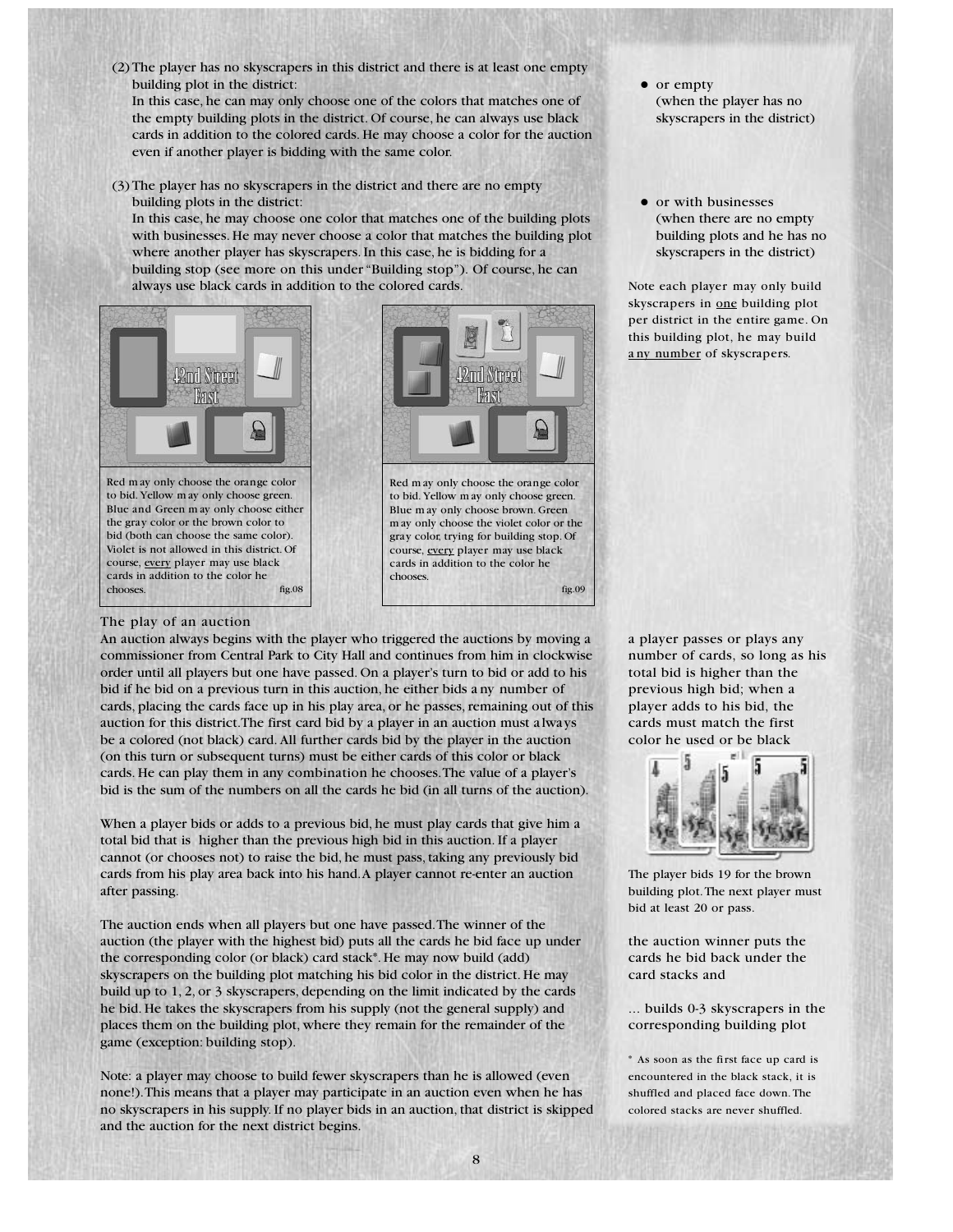#### Note:

A player may not move a commissioner to a district with a building stop marker (see more on this under "Building stop"). Instead, the player simply skips over the building stopped district (because of this, the path for a commissioner from starting space to Central Pa rk may be fewer than four turns).



The player may move the white commissioner to Central Pa rk or to "52nd St.West". Or, he may move the beige commissioner to "42nd St.West" or "Times Square".

# The businesses

For the taking of a business tile from the supply row, the following applies: the supply row consists of 8 sets of spaces, each of which has 2 or 3 spaces. From these, the current set is always the left-most set in the supply that has at least 1 business tile in it.The player may take a ny business from the current set. As soon as the second to the last business is taken from a set, the player immediately takes the last business in the set and places it face up in the area below Central Park. Now, the next set to the right becomes the new current set.

In other words:

when a player places the 2nd business on a building plot from a 3 set or the 1st business from a 2 set, he immediately places the last business (in each case) face up in the a rea below Central Pa rk.



At this time, the player puts the boutique on a building plot and places the gallery face up in the area below Central Pa rk.The player could, of course, have chosen the opposite way. fig.05

For the placing of a business tile on a building plot the following applies:

A player may place a business tile on a ny empty building plot or on any building plot that has but one (identical or not) business.

A player may never place a business on a building plot with 2 businesses or with one or more skyscrapers.

Once a business has been placed, it remains in that place for the remainder of the game (exception: building stop).



fig.06

building plot.

Special scoring after the placing of certain businesses on building plots

Immediately after a player places the 3rd, 6th, or 9th business on a building plot (not the area below Central Park), there is a special scoring opportunity (these business numbers are also shown on the game board in the supply row):

• After the third business is placed on a building plot (that is, the first two sets are completely empty), each player immediately earns 4 victory points if he has at least 1 skyscraper in each of at least three different districts (not the area below Central Park). He moves his victory point marker 4 spaces forward.

a building stopped district can no longer be visited by a commissioner, but is skipped over by a passing commissioner

the businesses

fig.04

players may only place businesses from the current set on building plots

when a player takes the second to the last business from a set, he immediately puts the last business in that set in the area below Central Park

a player may place a business on any empty building plot or on a building plot with only one business

special scoring:

 $\bullet$  sets  $1 + 2$  empty: 4 VP for each player with at least 1 skyscraper in at least 3 different districts

5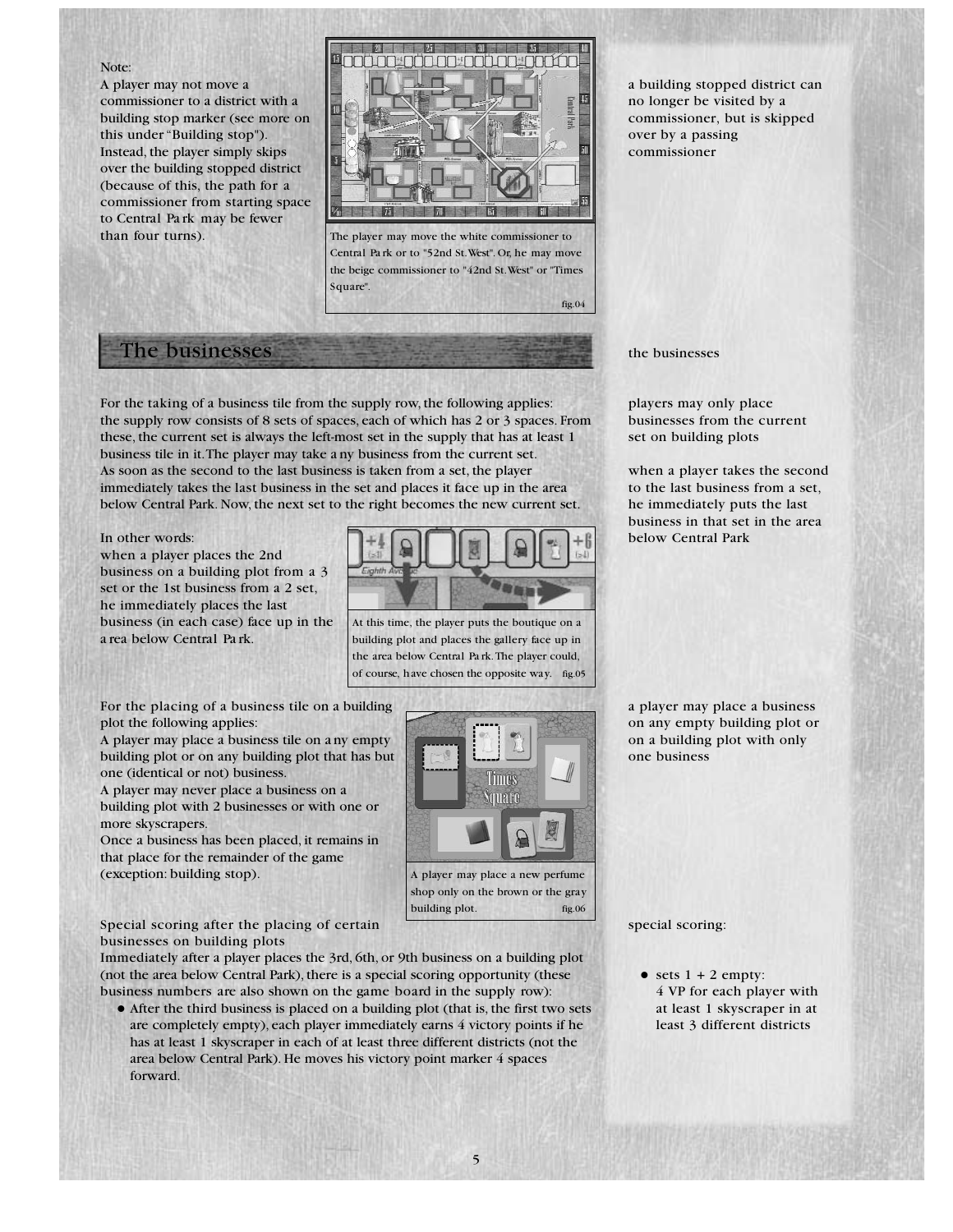- After the sixth business is placed on a building plot (the first four sets are completely empty), each player immediately earns 6 victory points if he has at least 1 skyscraper in each of at least four different districts (not the area below Central Park). He moves his victory point marker 6 spaces forward.
- After the ninth business is placed on a building plot (the first six sets are completely empty), each player immediately earns 8 victory points if he has at least 1 skyscraper in each of at least five different districts (not the area below Central Park). He moves his victory point marker 8 spaces forward.
- After the twelfth business is placed on a building plot (all sets are completely empty), the game ends. Here, there are no extra points for players.

Note: the area below Central Park is not a district. It does not count for the special scoring.

## Scoring districts

A player who chooses option D, must score a district as his 1st action. In the district he chooses, there must be at least one of the commissioners.A district with just a commissioner marker is not enough to be scored! Neither City Hall nor the area below Central Part is a district, even though players may build in the area below Central Park. If one of the commissioners is either in City Hall or Central Park, a player choosing option D must score the district where the other commissioner is. If both commissioners are in City Hall or Central Park, a player may not choose option D.

Example in fig. 03 (page 4), a player may score only "52nd St. East". In fig. 04 (page 5), a player may score either "34th Street West" or "Times Square".

Each skyscraper in a scored district earns its owner victory points.The number of points earned is based on the number of directly adjacent different business types. If a skyscraper is adjacent to several businesses of the same type, only one counts toward the scoring.

Each player with skyscrapers in the scored district calculates his victory points and moves his scoring marker accordingly on the scoring track.The victory points per skyscraper are:

| • 0 adjacent business types: | 1 VP |
|------------------------------|------|
|------------------------------|------|

- 1 adjacent business type: 2 VP
- 2 adjacent business types: 3 VP
- 3 adjacent business types: 5 VP
- 4 adjacent business types: 8 VP



Blue earns  $2 \times 2 \text{VP} = 4 \text{VP}$ Yellow earns  $1 \times 2VP = 2VP$ 

Blue earns  $2 \times 2 \text{ VP} = 4 \text{ VP}$ Yellow earns  $1 \times 3$  VP =  $3$  VP Red earns  $2 \times 3 \text{ VP} = 6 \text{ VP}$ 

 $\bullet$  sets  $1 - 4$  empty: 6 VP for each player with at least 1 skyscraper in at least 4 different districts

 $\bullet$  sets 1 - 6 empty: 8 VP for each player with at least 1 skyscraper in at least 5 different districts

Central Park is not a district!

Scoring districts

a player may only score a district where there is a commissioner

if both commissioners are in City Hall or Central Park, a player may not score a district

small tip: it is often not possible for a player to score a district where he scores more than his opponents. Thus, players should grab such an opportunity when it presents itself.

each skyscraper in a scored district earns its owner victory points based on the number of adjacent different business types:

| $\bullet$ 0 types | $\blacktriangleright$ 1 VP |
|-------------------|----------------------------|
| $\bullet$ 1 type  | $\triangleright$ 2 VP      |
| • 2 types         | $\triangleright$ 3 VP      |
| $\bullet$ 3 types | $\triangleright$ 5 VP      |
| $\bullet$ 4 types | $\triangleright$ 8 VP      |

Yellow earns  $1 \times 8$  VP =  $8$  VP